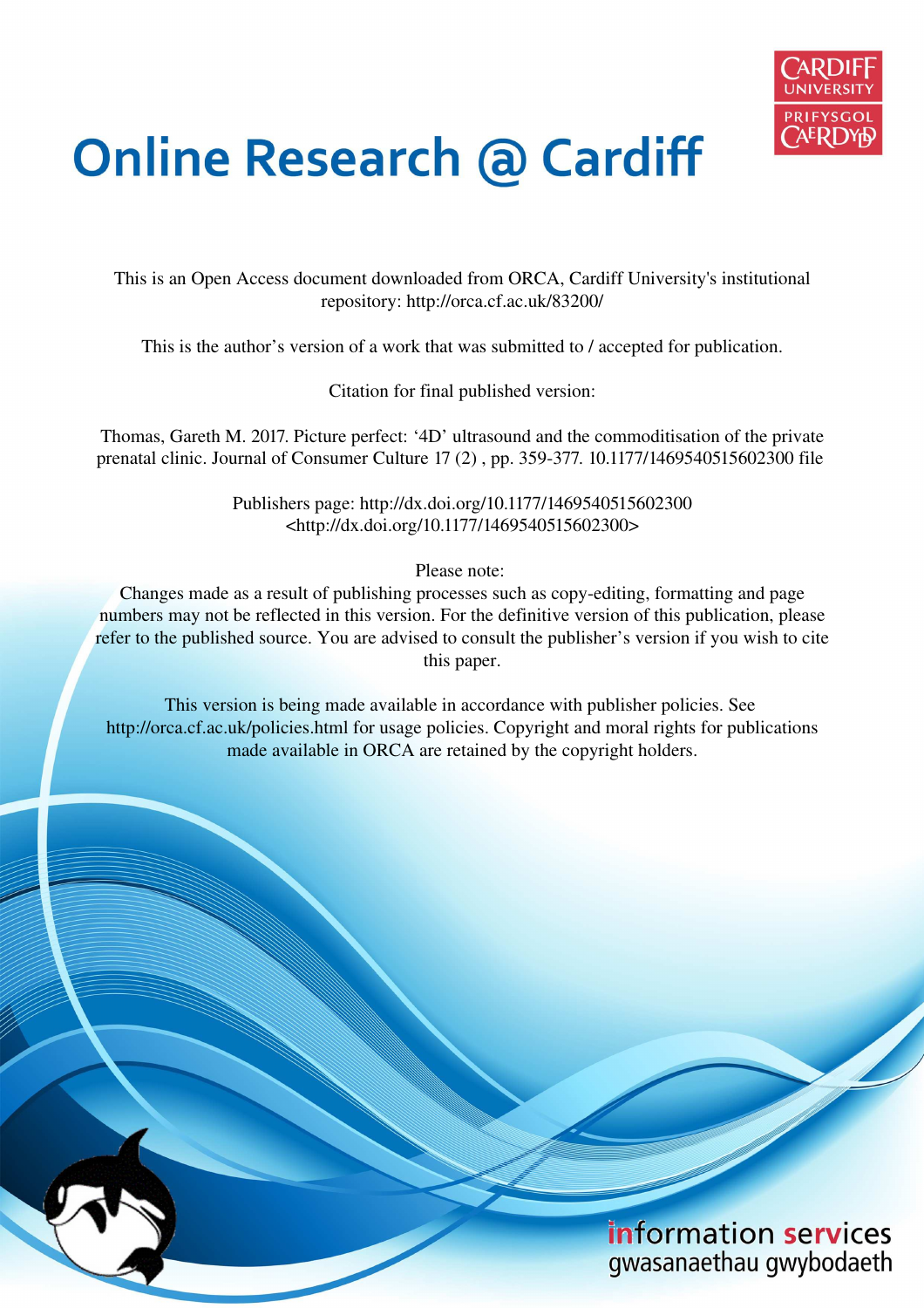# **Picture Perfect: '4D' Ultrasound and the Commoditisation of the Private Prenatal Clinic**

### **Gareth M. Thomas**

School of Social Sciences, Cardiff University, UK

# **Abstract**

Non-medical '4D' ultrasound is commercially advertised as promoting maternal 'bonding', providing reassurance, and tendering entertaining experiences for expectant parents. Despite the proliferation of this technology, it has not yet been subjected to sufficient social scientific attention. Drawing on an ethnography of a private prenatal clinic in the UK, I explore how 4D scans, providing detailed real-time images of a foetus, have transformed the prenatal clinic into a site of consumption. I argue that the discourse present in 4D scans and the materiality of the clinic achieve two things. First, it blurs the boundary between clinical and nonclinical practices. This must be carefully negotiated by professionals who perform serious emotional labour to balance the delicate tension of offering expertise and medically-based reassurance with providing a joyful experience for parents as consumers. Second, the 4D scan and clinic's materiality promote the notion of 'perfection', particularly around the idealised family and future body. I conclude by reflecting on how such non-medical technologies play a central role in the commoditisation of pregnancy, bodies, the family, and prenatal care in an increasingly consumer-led market.

# **Keywords**

4D ultrasound, body, commoditisation, emotional labour, healthcare communication, non-medical technology, parenthood, pregnancy, reproduction

# **Introduction**

The social, cultural, ethical, and political implications of foetal ultrasound - a routine and expected part of pregnancy in many areas of the world (Mitchell and Georges, 1997) - have been subjected to an intensive sociological gaze for around twenty years (Draper, 2002; Mitchell, 2001; Roberts, 2012a; Taylor, 2008). Commentaries on visualising the pregnant-body interior claim that ultrasound offers a chance for meeting the baby (Williams et al., 2005), medicalises a pregnancy and erases women in favour of unborn babies (Martin, 1998), devalues women's knowledge (Sandelowski, 1994), represents a foetus as a separate and conscious agent (Mitchell and Georges, 1997), forces parents to tackle moral dilemmas (Rapp, 2000), makes pregnancies seem more 'real' in the absence of embodied knowledge (Williams et al., 2005), and prompts behavioural changes in a partner befitting that of a future parent (Draper, 2002). In short, ultrasound imaging allows parents to reflect on, and rework,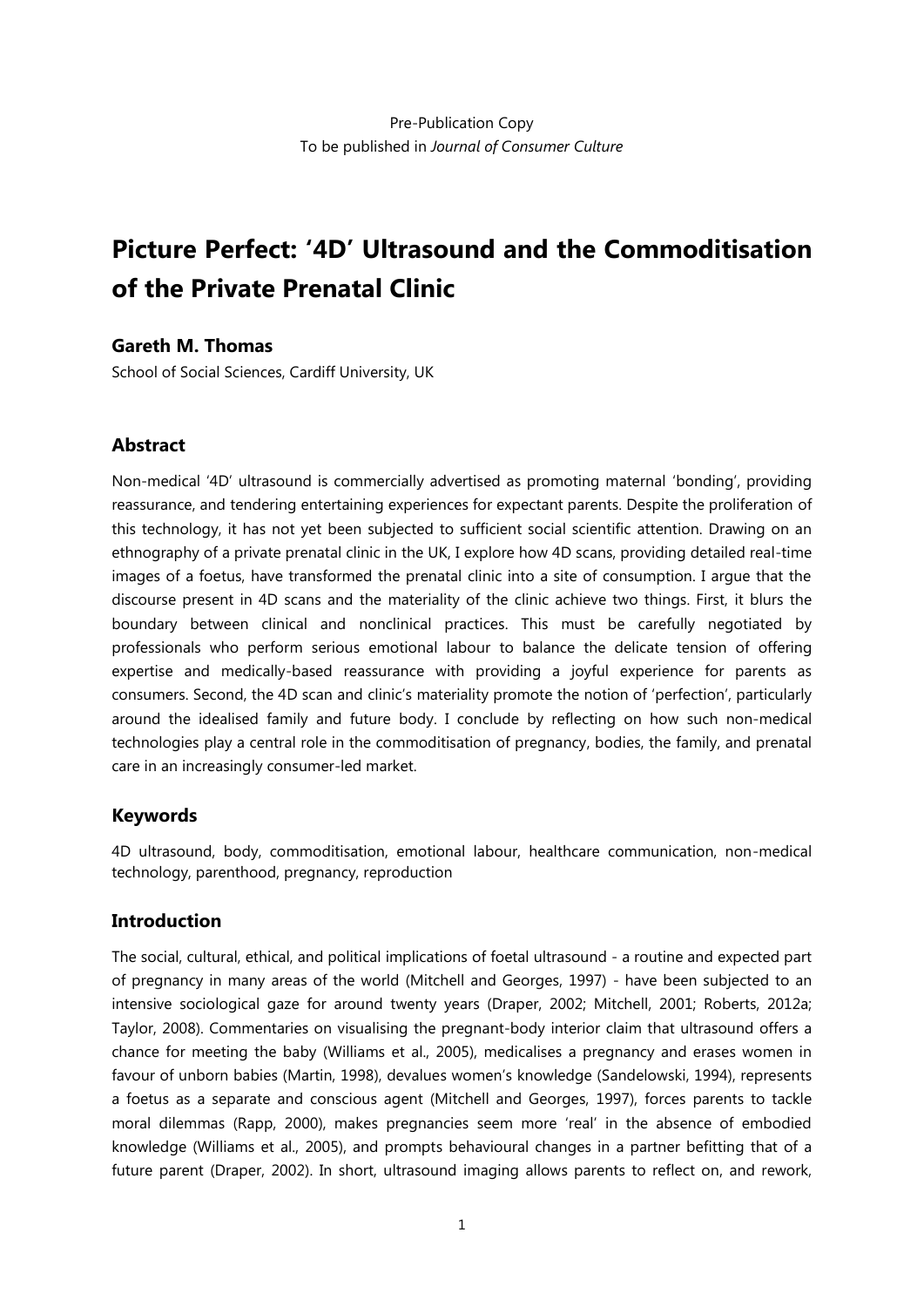their experiences of pregnancy by providing a way of knowing and feeling the foetus through the coupling of human and machine (Mitchell, 2001; Mitchell and Georges, 1997). It is clear, thus, that ultrasound has changed beliefs and values around the relationship between expectant parents and the foetus (Barnes 2013).

In this article, I attend to the 'consumption' of ultrasound (Taylor, 2008) and specifically 4D ultrasonography. Described as 'non-diagnostic' (Chisholm, 2011) or 'boutique foetal ultrasound' (Raucher, 2009), 4D ultrasound provides detailed real-time images of a foetus, is available around twenty-four to thirty-two weeks gestation (local variations are possible), and often culminates in the production of detailed photographs and 'keepsake DVDs' of an unborn baby (Gammeltoft, 2007). Both '3D' and '4D' scans have been debated together yet it is important to make a distinction; 3D scans produce three-dimensional images and 4D scans are moving images of unborn babies (the fourth dimension is time). The 4D technology is universally advertised as stimulating maternal 'bonding' (they are sometimes referred to as 'baby bonding' scans) and providing reassurance and an entertaining experience for parents. Using ultrasound for non-medical purposes has been condemned by some medical organisations (Society of Diagnostic Medical Sonography; American Institute of Ultrasound in Medicine; The American College of Obstetricians and Gynaecology), whilst the Royal College of Obstetricians and Gynaecologists have promoted the positive medical justifications of the procedure (i.e. obtaining a clear picture of foetal growth), even if recognising that the significance of these activities remains unclear.

Despite the proliferation of 4D ultrasound, few have paid sufficient attention to its social, cultural, and political implications, although Roberts (née Palmer) and Kroløkke provide notable exceptions (Kroløkke, 2010, 2011; Palmer, 2008, 2009; Roberts, 2012a, 2012b). Some others have discussed 4D ultrasound in relation to mothers' experiences of the technology (Simonsen et al., 2008), its complicity in the domination of women's bodies by medical science and state institutions (Denson, 2008), and the shift ignited in the ways we view and value the 'iconic' foetal image as a prenatal commodity (Chisholm, 2011). In the medical/scientific profession, writers have examined 4D ultrasound with regard to the importance of conceptualising 'bonding' (Campbell, 2002), how scans threaten the authority of medicine (Raucher, 2009), and whether using medical technology for recreational purposes is improper practice (de Crespigny et al., 2009). However, few scholars have studied, particularly ethnographically, how it is performed and how it has transformed the prenatal clinic into a site of consumption. This feeds into an observation of the literature, namely, that pregnancy and reproduction have rarely been explored with respect to consumer practices, excepting the literal sense of consumption such as eating or taking medicine, or even consuming medical advice (Theodorou and Spyrou 2013). This almost complete absence of pregnancy and ultrasound in work on commercial consumption and consumer theory, excepting the work of Taylor (2008) and Mitchell (2001) among a select few others, is addressed in this article, shifting the focus away from individualistic conceptions of consumerism towards it as a relational act.

Drawing on an ethnography of a privately-funded clinic and interviews with professionals, I argue that the discursive exchanges in ultrasound scans and the materials and space of the clinic accomplish two things. First, they blur the boundary between the clinical and nonclinical dimensions of this technology. In 4D scans, reconciling clinical care with entertaining performances emphasises the tension between the social and medical meaning of ultrasound and the commoditisation of professional practice. Second, 4D ultrasound and the clinic's materiality appear to inadvertently promote the notion of 'perfection' and both the idealised family and unborn body. Specifically, the ascription of physical features and movements of the unborn baby to gendered personality traits and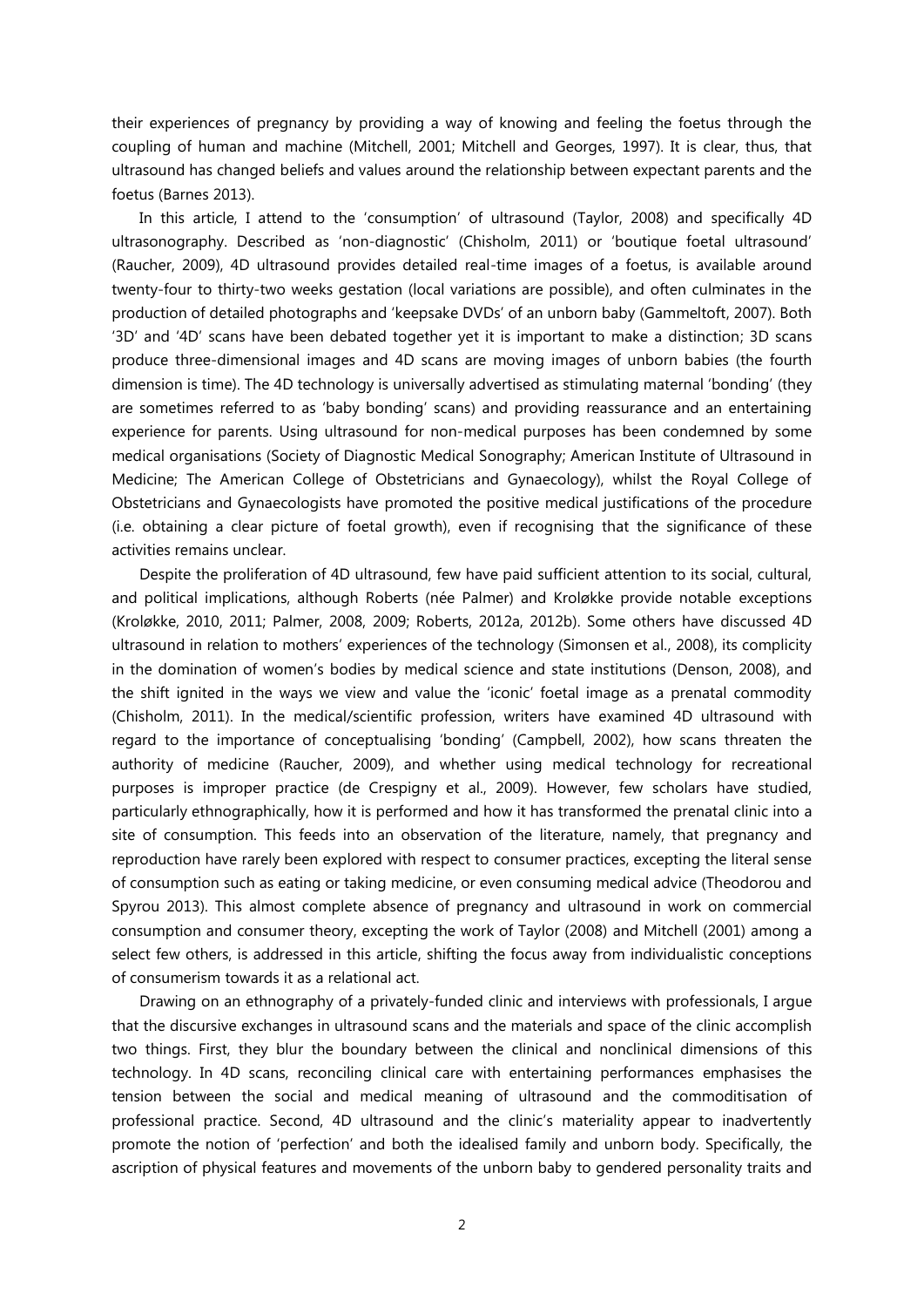favourable physical appearances fuels popular ideologies of expected and normal bodies, transforming the hope of perfection into a normative expectation. I conclude by suggesting that in a society fostering a climate of market-oriented consumption, 4D scans and similar artefacts create new subjects and social relations, and contribute to commoditising pregnancy, the foetus, the family, and prenatal care. This article will appeal to scholars of sociology, science and technology studies, and anthropology with interests around bodies, gender, reproduction, technology, and consumption.

#### **Study and Methods**

I carried out fieldwork for around one year at Springtown, a privately-funded clinic situated in an affluent UK area. Expectant parents in Springtown can undertake a range of ultrasound scans including early pregnancy scans, nuchal translucency scans, growth and wellbeing scans, and cardiac scans. They concurrently offer 4D ultrasound scans. On entry, clients approach the reception desk and are directed to the waiting area containing one television, ten chairs, and a water cooler. Staff warmly greet parents (and frequently family and friends) and offer refreshments, a setting very different to the usual chaos of NHS prenatal departments. Springtown is a tiny space with plain corridor walls adorned with pictures of unborn and new-born babies. It contains three rooms: an ultrasound room, 'bloods' room, and consultation room. The ultrasound room contains an ultrasound machine, two chairs, a large television monitor, a computer, and two photographs of 'water babies'<sup>1</sup>. The ultrasound scan allows for the visualisation of unborn babies and measurement of their anatomy (and so gestational age). Images are displayed on a large screen as music plays. The scan, lasting for around forty minutes and costing £200, is recorded to DVD and still images are given to parents. Two consultants, five sonographers, and four nurses work here. One consultant or sonographer and one nurse will work each shift. The 4D scan is usually carried out by a sonographer (Esther, Heather, Lisa, Olivia, Sophie) or consultant (Dr Karman). The vast majority of professionals in Springtown were female, white, British, and were between the ages of 35-60. They mostly worked part-time whilst holding full-time employment at a local NHS hospital. All sonographers, excepting Heather, were trained in clinical ultrasound (Heather was only allowed to perform 4D scans here as these were defined by the institution as 'non-clinical'). Pseudonyms are used throughout.

In this article, I draw on observations of twenty-four 4D ultrasound scans and interviews with sonographers. Face-to-face interviews with sonographers were conversational, audio-recorded, and ranged from thirty minutes to over two hours. Questions invited professionals to reflect on their working practices, a means of observing how they see their own experiences, lives, and interactions with others. However, interviews were used primarily as confirmatory devices, that is, to locate and verify observations and conversations. I rely on observations to make most of my claims. Ethnography offers the best methodological and theoretical tools necessary for a sustained exploration of the interactional character of ultrasound scans, revealing the essential social and cultural character of the clinic. I relied on a grounded theory approach (Glaser and Strauss, 1967) using a thematic method to analysis. Material was grouped together to establish dis/connections in accounts and observations. Ethical approval was granted by the University Research Ethics Committee.

#### **Threat or Thrill?**

In this section, I describe how the tension between the social and medical elements of 4D ultrasound are created and negotiated by professionals and parents in the everyday interactions of the ultrasound encounter. The fear among professionals about parents imposing personal interpretations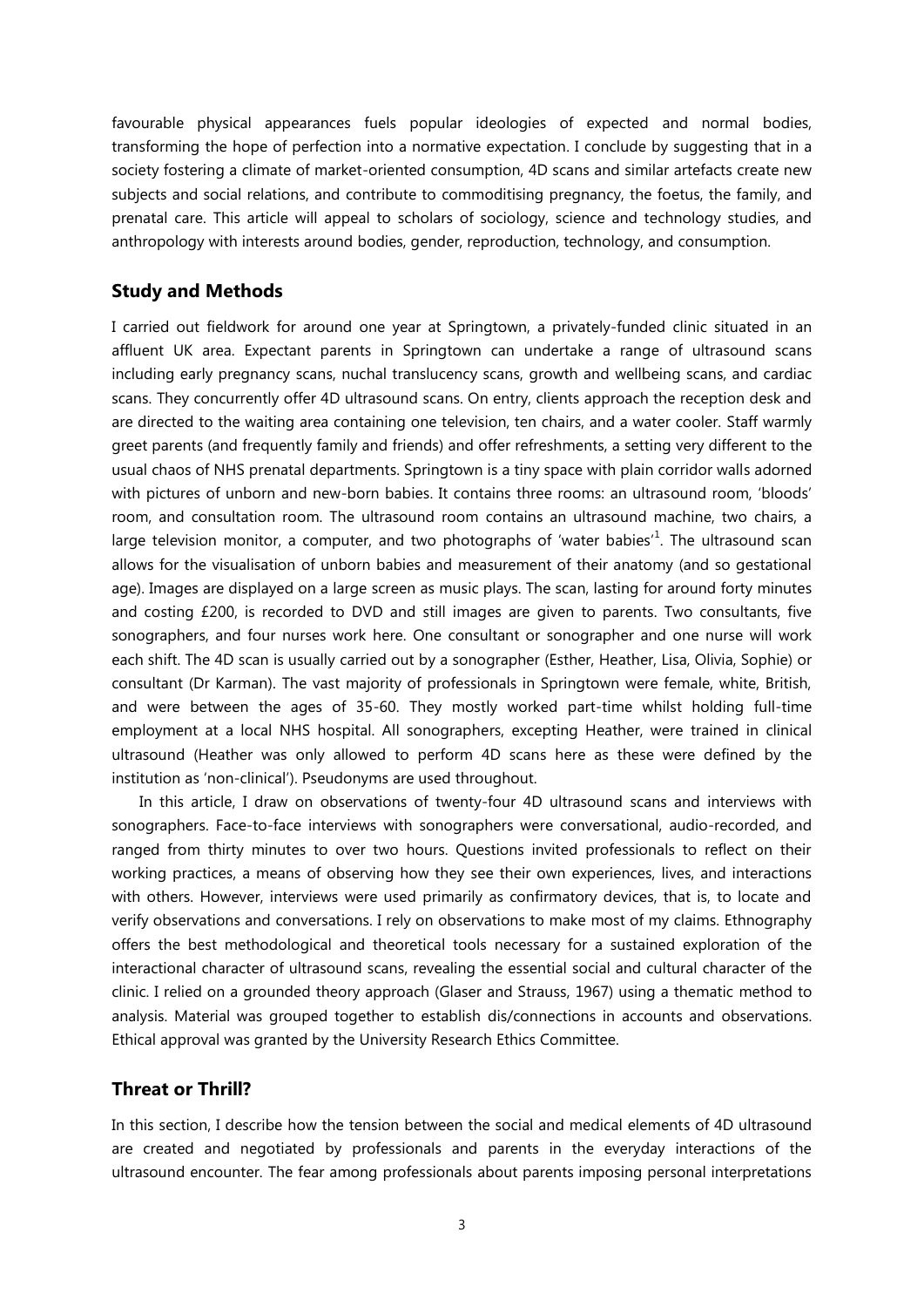on the function and significance of ultrasound have been established (Draper, 2002; Mitchell, 2001; Sandelowski, 1994). Scans are well-recognised as a 'hybrid practice' (Taylor, 1998) with medical and social meanings incorporated into consultations, not least in installing an extra monitor for parents to 'watch' a baby and producing 'baby's first picture' (Mitchell, 2001). During ultrasound, parents can experience a range of conflicting emotions, with enthusiasm and enjoyment frequently sitting uncomfortably alongside fear and angst (Williams et al., 2005). Mixing biomedical purposes with social matters is a key component of 4D scans in Springtown; it is where the logics of 'care', the necessary basis of managing illness or a diagnosis, and 'choice', a concept foregrounded in policy and research where patients are seen as consumers and active decision-makers, intersect. In one Springtown flyer, 4D scans are described as:

[Producing] lifelike images like a moving statue allowing parents to clearly see their baby smile, yawn, blink or swallow as they move inside their secret world.

The unborn baby is categorised as a smiling, blinking, and moving human. In other artefacts distributed by Springtown, parents are told they will see '*their unborn child at play*' and '*bonding between parents and baby has been shown to be stronger when the 3D image is seen compared to the 2D image because the picture of the baby is more realistic*'. However, in conjunction with these social dimensions of the scan and the 'cultural valorisation of the visual' (Mitchell and Georges, 1997) are its medical dynamics. This is particularly true with respect to 4D scans being supplemented with a growth and wellbeing scan a Springtown to '*assess the baby's general health and growth, the amniotic fluid volume, and the placental blood flow*'. The medical and social purposes of the 4D scan are clear in the following extract from a consultation between Esther (sonographer) and Mr and Mrs Cross:

Esther: We're not screening or doing anything diagnostic today. I'm not here to detect an abnormality but I'll say if I see anything.

Mrs Cross: Okay.

[Esther switches on the music and screen. As the scan starts, she uses the cursor to direct the Cross' gaze]:

Esther: Here's your little one. There's the mouth, eyes, hand, arm.

Mrs Cross: [Looking at stomach] Do not perform today!

Esther: See the up and down movement? That's the breathing. Mouth, eye, nose, and the stuff touching baby's head is the placenta. That's the placenta over the top there.

Mrs Cross: Is that looking okay?

Esther: It looks great. Here are the chubby little cheeks.

Mrs Cross: Aw. Look, she's got a face! [Everyone laughs].

Mrs Cross: Do we get pictures today?

Esther: Yes. […] Do you think baby looks like one of you?

Mrs Cross: You can't really tell can you? I can't see the face. I want to see if she has dimples like me.

Esther: There's the eye. Sometimes it opens too.

Mrs Cross: I was going to say if that's the eye.

Mr Cross: I see it too. […] It's incredible you can do this now, isn't it?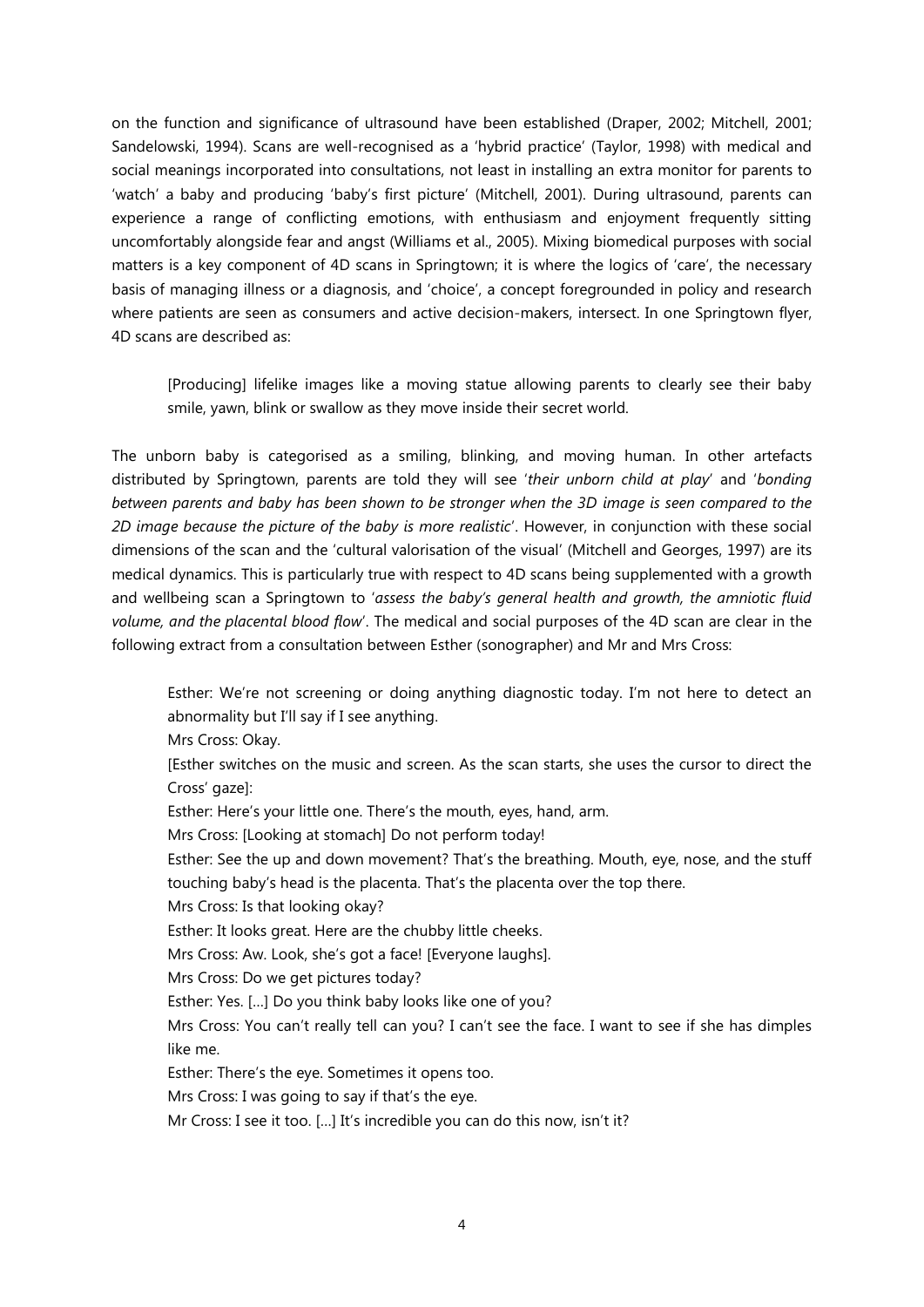Esther: Yes. The 4D foetal heart scans are fantastic as well. I don't want her to put her head back as we won't get good pictures. Now she's putting her hands in front of her face. Don't do that, baby! Mrs Cross: She does that constantly. […] Esther: She's got a thing about her hand. She's gnawing on it constantly! Mr Cross: Is she yawning? Esther: Yes. […] What a lovely baby. I'm going to do the growth scan now [switches to 2D scan]. Your placenta is on the back wall here. Mrs Cross: Is that where it should be? Esther: Yes. [Esther completes measurements and explains them, along with some percentile graphs, to the Cross']:

Esther: Baby's falling along the normal percentile. Average. So perfect.

Esther begins the scan by identifying its non-diagnostic capacity, a distinction she repeats at the beginning of all scans. On occasions, she emphasises the scan is for '*fun*', '*bonding*', and '*just to see the baby*'. The idea of bonding is central to maternal discourses; in the age of prenatal technologies, maternal attachment – once considered 'natural' – seemingly cannot be left to nature and women (Mitchell and Georges, 1997). With Mr and Mrs Cross, Esther promotes the social dimensions of the scan by switching on the screen/music, establishing features such as '*chubby cheeks*', and invoking familial relations ('*do you think baby looks like one of you?*'). The imaging on the screen is made personally and socially meaningful via the 'collaborative coding' (Roberts, 2012) of Esther and the Cross', with the latter contributing to *making* the baby in interactional exchanges ('*look, she's got a face!*', '*I was going to say if that's the eye*'). The ultrasound encounter can be described as an example of 'bio-tourism' (Kroløkke, 2011), in which sonographers become hosts and parents become visitors in the foetal world. Mrs Cross asks for ultrasound pictures, symbolic artefacts allowing for consumption outside the clinic (parents often say they will share photographs with family/friends and on socialnetworking websites). Esther makes a concerted effort to '*get good pictures*', urging the baby to '*[not] do that*'. On this point, the consumer-driven character of the clinic is reflected by discounts and/or new appointments being offered should a baby not '*perform*' and provide a pleasurable experience and 'good' pictures<sup>2</sup>.

The atmosphere throughout much of the encounter, like the majority of other scans, is jovial; Esther and Mr/Mrs Cross laugh, distinguish foetal features, and playfully scorn the baby for not 'performing' correctly. But despite the social dimensions of the procedure taking precedence, Mrs Cross seeks reassurance and re-invokes its medical character, namely by asking if the placenta is '*looking okay*' and '*where it should be*'. The notion of reassurance comes from ultrasound's function as a prenatal diagnostic technique (Mitchell and Georges, 1997) and is a consistent theme in many scans which seemingly contradict the procedure's 'bonding' purpose. Whilst the primary function of 4D scans is to offer parents an enjoyable experience (professionals often talk to parents during scans about other forms of consumption such as music tastes, shopping habits, and food), they can encounter considerable fear and worry once confronted with their bodily interior. Exclamations of delight and excitement sit alongside patients' medical-based queries and sonographers' statements. Examples of professionals invoking medical dimensions include establishing heartbeats ('*there's the heartbeat which is the most important thing*') and ensuring the pregnancy is progressing as expected ('*so is everything okay with your pregnancy?*'). Examples of parents aligning with the medical elements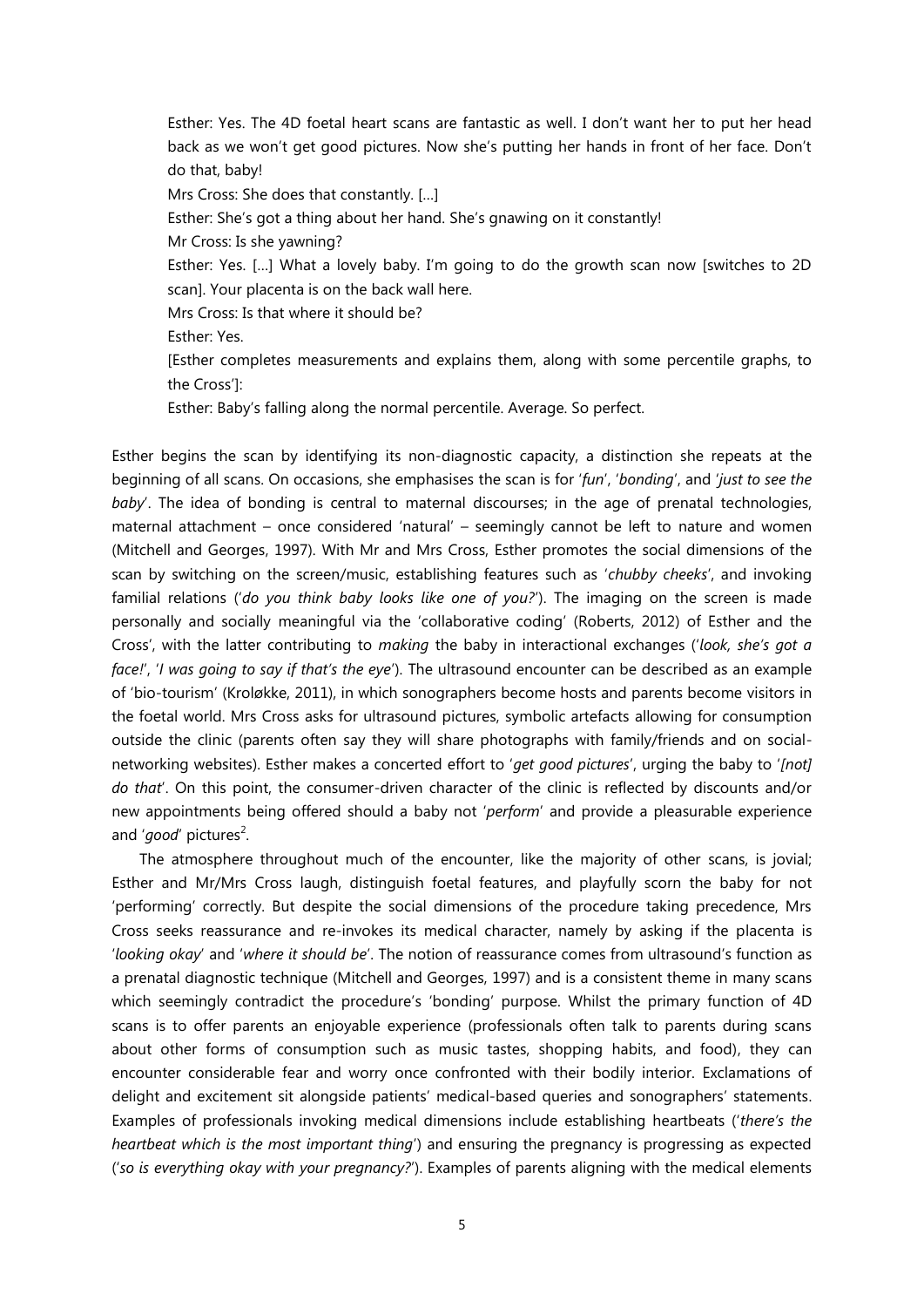of 4D ultrasound include asking about foetal size and weight ('*is the baby the weight he should be?*'; '*We mostly had the scan to check the size and see if everything was okay*'), structural features and organs ('*are the bones in tact?*'; '*is the thyroid okay?*'; '*can you have a close look at my placenta as I'm 44 years old and I'm a little worried?*'), and less-specific concerns ('*I was a bit worried […] I just want a normal sized baby*'; '*but the baby looks healthy apart from the stubbornness?*'; '*We wanted to check in case there was some major crazy facial defect!*').

Here, there is a 'clashing of world-views' (Draper, 2002: 787) between the lay paradigm of the ultrasound scan as a social event – in which parents are 'shown' *their* baby (Mitchell and Georges, 1997) – and the expert paradigm of it as a medical tool. Although professionals are aware of the 4D scan being a primarily 'social' technology, its medical dimensions – thus requiring expertise – are often brought to the forefront, either by them or parents. This blurring of the social/medical boundary is more profound if a foetus has a structural defect such as cleft lip/palate. In the medical profession, some have praised 4D scans for diagnostic accuracy when foetal defects, especially defects requiring surgical interventions like facial clefts, are suspected or evident (Cadogan et al., 2009). Consider this extract from a 4D scan between Esther (sonographer), Mrs Clayton (mother), Mrs Clayton's mother and Mrs Clayton's daughter after an initial diagnosis of a unilateral cleft-lip:

Esther: Hopefully this makes things clearer for you. Your imagination is often much worse than it actually is during a pregnancy.

Mother: Definitely.

Mrs Clayton: Yes.

Mother: My son who's sixteen now had exomphalos (abdominal wall defect) when he was born and he was fine.

[Baby is not in the best positioning for imaging].

Esther: Baby has decided not to cooperate for me today. She's a stubborn one! I'll try my best for you to see the cleft and get a picture so you can see exactly what it is. […] I can see a left sided cleft here. If she can get her arm out of the way, we might be able to see it better. This is the arm and that's the face. There's the cleft [pointing with cursor]. Do you see baby looking around? That's the lens there.

Mrs Clayton: Yes. Oh my gosh.

Daughter: Layla!

Mother: Come on. Say come on, move Layla!

Daughter: Move Layla!

Mother: Is she moving?

Daughter: Yes!

Esther: Yes but the only thing she's not moving is an arm!

[…]

Mother: Oh my God she's doing yoga [everyone laughs]!

Esther: You can see the side of the mouth but not the cleft now. Come on sweetie.

[Baby seems to yawn].

Esther, Mother, and Mrs Clayton: Aw!

Esther: The tongue is going there. There it is, the cleft.

Mother: Oh it's not that bad.

Esther: I've been scanning a long time and I've seen a lot worse than this. It's not that bad at all.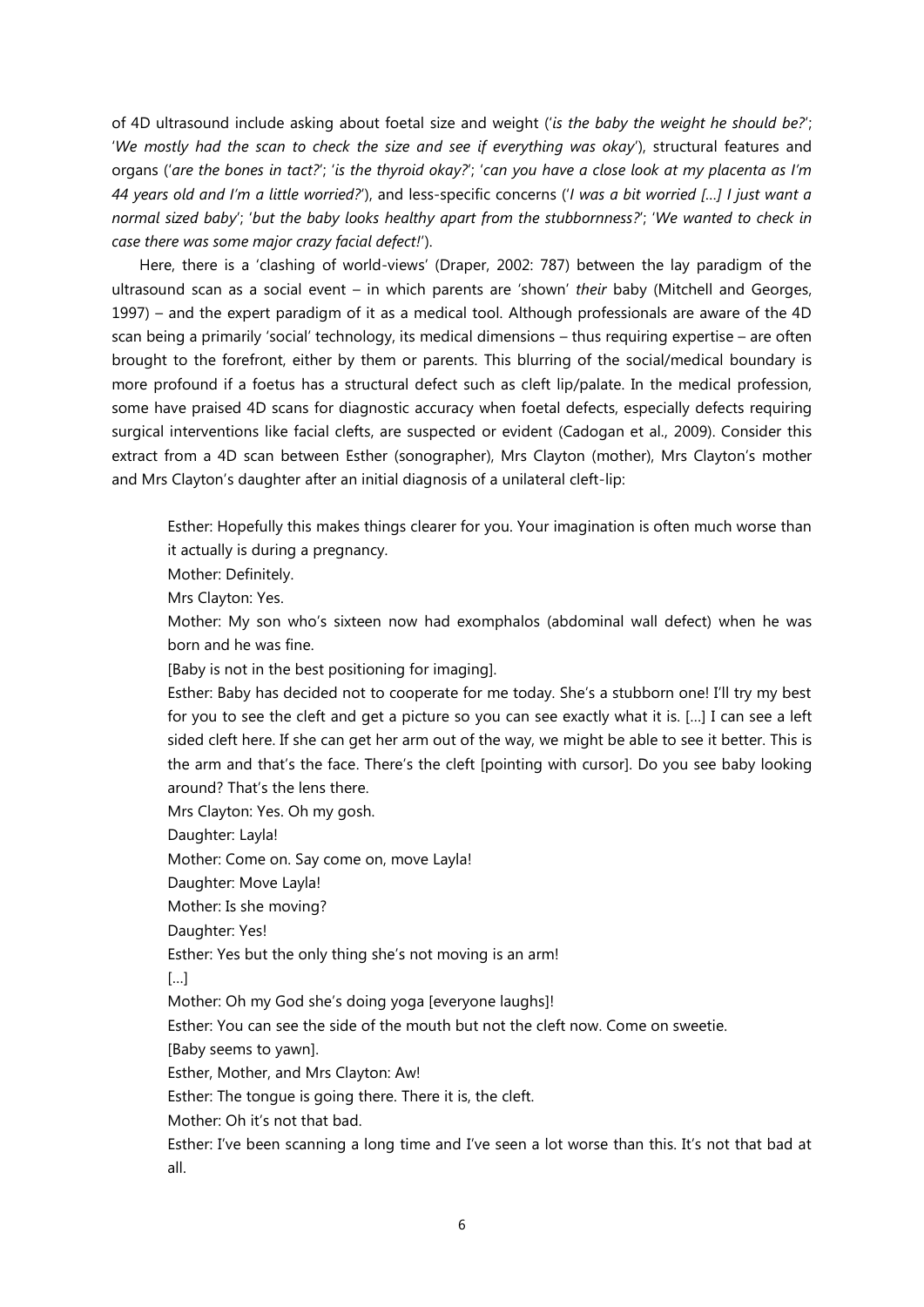Mother: It really isn't. Esther: It's unilateral. Mrs Clayton: What does that mean? Esther: It's on one side. Mother: It's tiny, it's not a problem. Esther: I can see the edge of the nose there. The surgical work they do now is incredible. There it is [points]. Mrs Clayton: [Pointing] There? Esther: That's it. Mrs Clayton: Oh it's tiny. Esther: The other side is perfect as well. Look at her, she's gorgeous. Mrs Clayton: That's a relief.

The blurring of the social/medical in this consultation is profound: Mrs Clayton's anxiety, the gentle urging of the '*stubborn*' baby '*doing yoga*', conveying amazement at the imaging on the monitor ('*aw*'), the laughter, the *making* of the baby via naming ('*Layla*'), and the reassurance efforts of Esther and the mother ('*your imagination is often much worse than it actually is*'; '*my son whose sixteen now had exomphalos when he was born and he was fine*') 3 . These efforts are evident towards the end of the consultation, with Esther drawing on her expertise to alleviate Mrs Clayton's anxiety ('*I've been scanning a long time and I've seen a lot worse than this. It's not that bad at all*') and identifying the '*incredible*' surgical interventions. Mrs Clayton accepts the definition of the cleft as '*tiny*', describing the encounter as a '*relief*' after Esther calls the baby '*perfect*' and '*gorgeous*'. In another consultation, Esther describes the same defect as '*a little cleft*' and ascribes the lack of visibility to it being '*very small*' and '*treatable*' via current '*wonderful*' surgical skills, alleviating angst further by claiming '*I've been scanning before [author] was even born I think and I can say that this is not a huge, massive cleft at all*'. In such situations, parents often have no experience or reference on which to base an imagined impression of the abnormality. As such, 4D scans become normalising technologies which allow professionals to reassure parents and accomplish the baby once more as 'normal' or 'perfect'.

Nonetheless, far from the 4D scan being a purely (or at least primarily) social encounter, invoking medical expertise is equally important for some parents, thus further blurring the boundary between the clinical (reassurance, diagnostic work) and nonclinical (joy, excitement) elements of 4D ultrasound (Taylor 2008). What is more, the two extracts above highlight the importance of sonographers' personal/emotional labour during such encounters. I build on this point below.

#### *Emotional Labour*

The fracturing or distortion of the social/medical dichotomy during ultrasound is tricky for sonographers who must balance authentic/entertaining experiences with clinical expertise to reassure and pacify parents. Esther refers to 4D scans during several consultations as '*reassure-a-grams*' yet interestingly, many professionals are highly critical of the procedure unless used for cleft lip/palate. Francine (nurse) explains:

I don't like 4D scans. I think they have their uses, especially if babies have clefts, facial anomalies, or missing limbs. […] For a lot of people they can't visualise anything and they'll go into extremes of thinking "it's going to be born with this claw hand". So it has its uses but just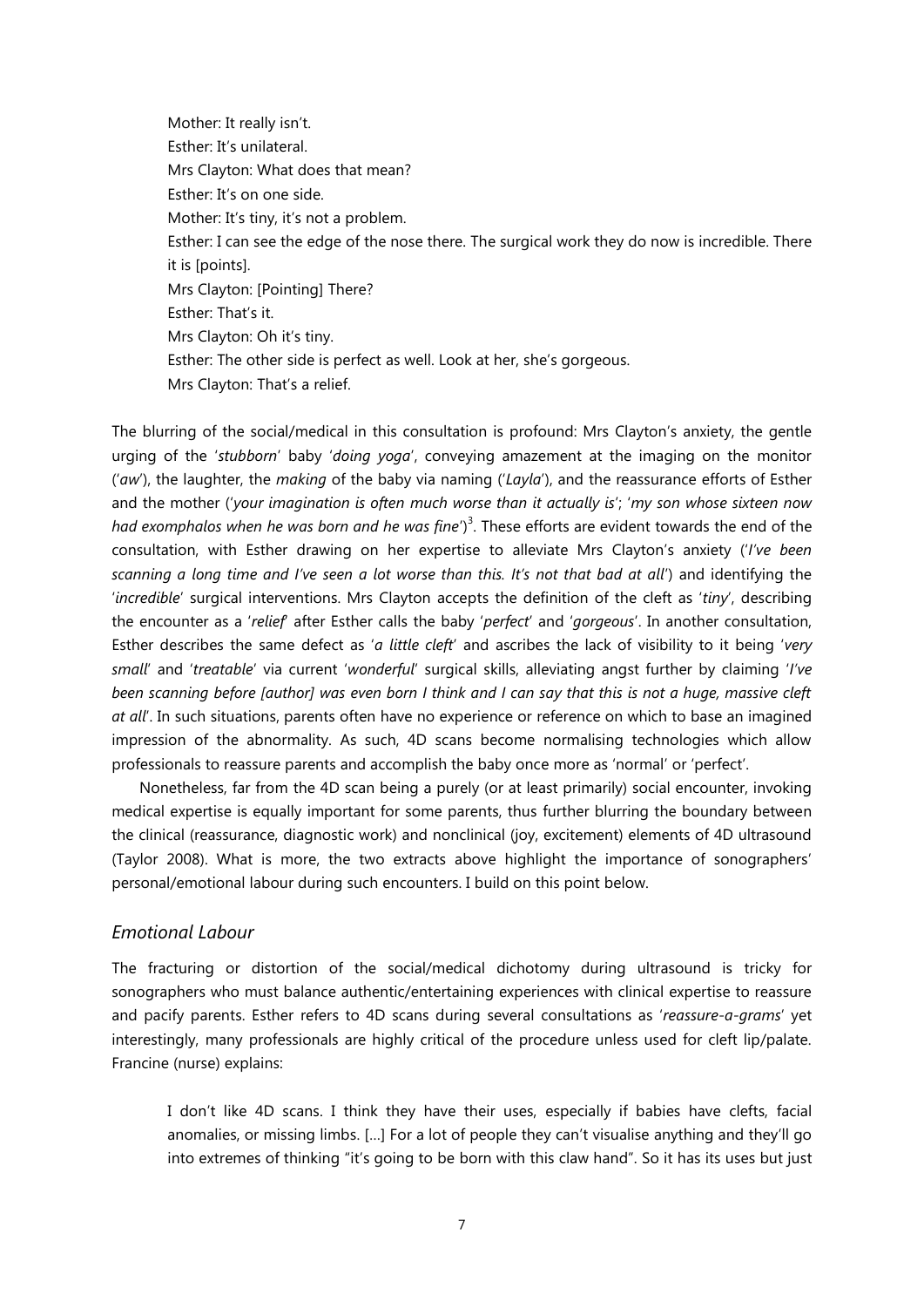having it as a memento? No. [...] I find them weird. [...] I don't think they increase bonding either. And I'm not being funny, but who's going to watch the DVD?!

Similarly, Esther recognises the benefits of 4D scans following a diagnosis of a cleft lip/palate. In one consultation following a cleft lip/palate diagnosis, she explains to the parents that '*most people think it's twenty times worse in their heads so that's why we do this scan, to erase some of those fears*'. She highlights the benefits of 4D scans during an interview:

If you can get a good view of the baby's lip, it's about encouraging them to see it's not as horrendous as they thought it was, it's manageable, and I always say to the women "it doesn't look particularly big to me" so you can help to allay the awful fears that they must have.

However, in a wider critique concerning the allocation of healthcare resources, Esther censures the '*mercenary approach*' and '*money-making exercises*' of Springtown when claiming she is '*not for 4D scans*'. She also highlights how the safety and power of ultrasound is unclear, with parents not being told that '*the amount of power that's used to do this is a lot more than is applied during regular scans*'. Following a consultation, Sophie similarly describes 4D scans as '*creepy*' and explains:

It was a culture shock coming here from [NHS hospital]. I was told to try harder to sell other scans to patients and partners. So if a patient has paid for one scan, we're supposed to ask if they've considered others. It brings up all sorts of dilemmas. Me and [the sonographers] don't feel very comfortable about it.

Professionals' experiences of 4D ultrasound are frequently neglected, although Mitchell and Georges (1997) capture how translating diagnostic ultrasound imaging into a 'cyborg foetus' becomes fatiguing. Sophie's discomfort concerns offering a multitude of different scans but the idea of specifically '*selling*' 4D ultrasound troubles her and others.

Owing to the commoditisation of care and pregnancy, sonographers must engage in two forms of 'emotional labour' (Hochschild, 1983) in Springtown. First, as shown earlier, they work hard to reassure parents and repair potentially fractured encounters via interactional exchanges emphasising the baby's 'normality' ('*he's normal, perfect*') or favourable features ('*chubby cheeks*'), drawing on their own professional expertise ('*I've been scanning for years and years*'), and emphasising the alleged rarity of problems ('*nature has got this all worked out most of the time and it takes care of everything*').

But sonographers also *put on a show*. Skilfully and enthusiastically involving parents in the scan whilst erecting a lively, homely, and pleasant atmosphere is widely encouraged, comforting parents in a situation where silence may be indicative of prospective problems. Because Springtown, as described by one administrative professional, is '*first and foremost a business*', sonographers operate under an ethos of individual consumption where they tailor treatment (in line with a recognisable cultural script) and invoke great empathy for clients who cannot leave disappointed. This includes apologising to parents for not producing clear photographs or putting on an abject performance; '*I feel bad when [they] pay all that money and baby doesn't want to behave*' (Esther).

Extending Twigg et al.'s (2011: 171) concept of 'body work', roughly defined as 'paid work on the bodies of others', Kerr (2013) suggests that in privately-funded settings, care is overtly organised around consumption and professionals must negotiate the tension between medical care and consumer choice. In Springtown, professionals' imperative to merge medical information with a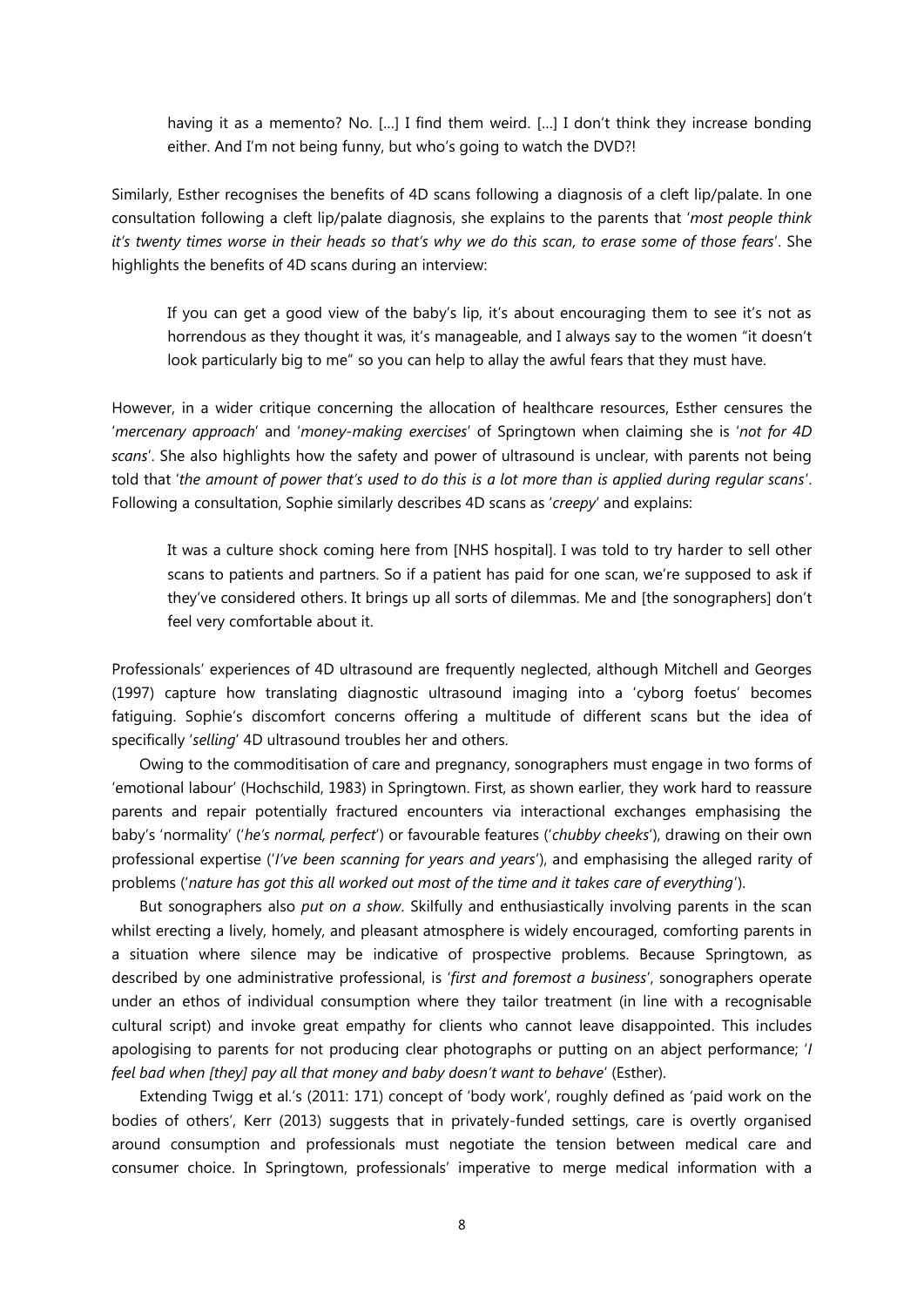consumer-friendly performance (small talk, laughing, playing 'hide and seek' with and pointing out positive attributes of the baby, drawing smiley faces on the abdomen with ultrasound gel) means that they carry out significant emotional labour to '*perform*', using Esther's discourse, during a procedure of which they are highly critical. This corresponds to the second form of their emotional labour, namely, suppressing criticisms of 4D scans as '*weird*', '*creepy*', and possibly unsafe. This feeds into their wider discomfort with selling products to parents, the implicit criticism being such artefacts are designed to capitalise on possibly anxious and vulnerable parents.

I have identified how the muddied distinction between the social and medical character of ultrasound, as a consumer practice, is negotiated by parents and professionals. Moreover, I capture how this implicates professionals who must engage in serious emotional labour in order to pacify parents and quash their own discomfort with the commoditisation of their practice. In what follows, I explore how discourses and materials of the clinic, particularly with respect to 4D scans, collude to produce ideas around perfection and the idealised body/family.

#### **Producing Perfection: Ideal Bodies and Families**

What constitutes normality and perfection is largely built into everyday language. Indeed, both categories are cultural artefacts contingent on social and historical framings rather than being universal givens. During scans, the pursuit of perfection is (re)accomplished in discourse, especially since sonographers must tactically transform the chaotic imaging into babies and expectant parents into fathers/mothers (Kroløkke, 2011), thus constructing particular identities for both the foetus and parents. This work allows the expectant parents to participate in the encounter and, thus, *consume* the imaging on the screen as their baby. The following extract is from a consultation between Mel (sonographer), Ellie (nurse), and Mr and Mrs Cartwright (parents):

Mel: You can see his nose there, his hands. Come on, put them down now [Mr and Mrs Cartwright laugh]. There's your baby. Mrs Cartwright: Oh my God. I can't believe it. Mel: Wow. Mrs Cartwright: That's a proper picture! Mr Cartwright: [Laughs] It's unreal. Mrs Cartwright: It's mad, it's crazy. I didn't think it would be this good. Mel: Sometimes they aren't this good. We get some really naughty ones. Mrs Cartwright: He's been really good in all his scans so far actually. He's been behaving. Oh my God. His lips are so clear, aren't they? He's got big lips hasn't he? Ellie: It's like you could give him a big kiss. Mrs Cartwright: Definitely. That's crazy. […] He actually looks like a baby. Mr Cartwright: Funny that isn't it!? [Everyone laughs] Mel: There's one of his hands. Mrs Cartwright: I see it. Mr Cartwright: He's gone for his nose now! Mrs Cartwright: Has he got his eye open? Mel: Yes. Mrs Cartwright: And he's got his hand up there? Mel: Yes. And his feet now. Mrs Cartwright: Look how chubby he is!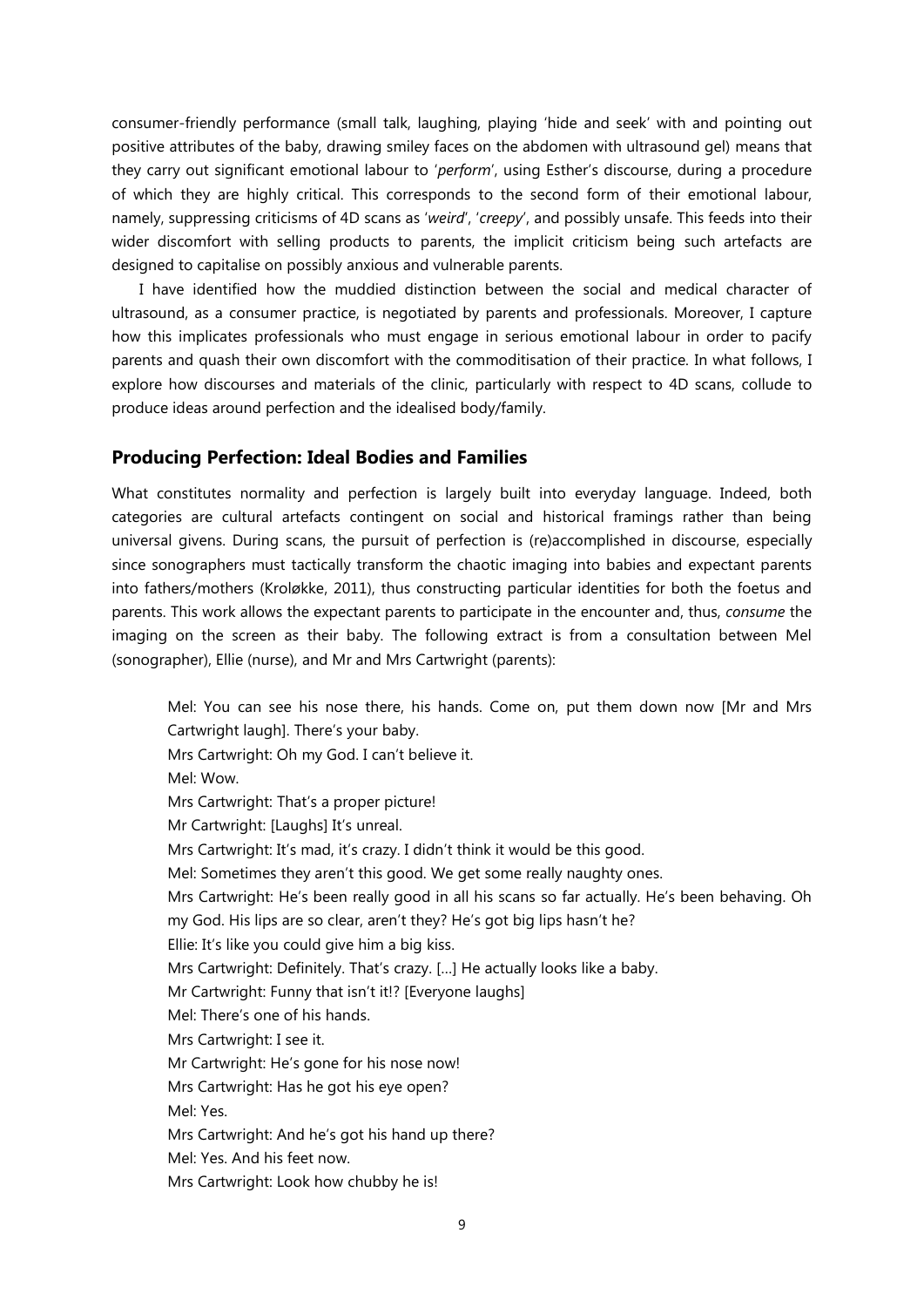Mr Cartwright: Chubby [laughs]?!

[…]

Mrs Cartwright: Aw he's so cute. [Turns to Mr Cartwright] He's cute isn't he? Mr Cartwright: Yes.

Mrs Cartwright: I knew he would be. Why's the yawning all the time? He's like me!

[Mel explains she will do the growth scan. The room is quiet during this period].

Mel: The measurements are all perfect for your dates. And from what I can see, it looks like a boy.

Mrs Cartwright: Great. We wanted a boy.

Mel: [Mel switches onto a new screen showing a blue/red flow animation] This is the blood flow from your placenta. That's lovely. There's plenty of blood flowing through the cord. We can go back onto the 4D now [Mel switches back to 4D].

[…]

Mrs Cartwright: It's been worth having hasn't it?

Mr Cartwright: Definitely. It's unbelievable.

Mel: It's a brilliant birthday present, isn't it?

Mrs Cartwright: Yes.

Mr Cartwright: His hands are up. He's gone shy again!

Mrs Cartwright: And he's yawning again. Why's he so tired?

Mr Cartwright: He gets that from me!

Mrs Cartwright: I can't wait to show them in work!

 $\lceil \dots \rceil$ 

Mel: You've got some great pictures. I think he's had enough of us now.

Mrs Cartwright: Yes he's probably thinking "stop prodding me! What the hell is going on?!" [...] So he's perfect yes? So nothing can go wrong now then can it? Is it definitely all going to be okay?

Mel: Well never say never. But here, you can see from the scan that he's okay and absolutely beautiful. Here are the pictures.

Although both parents seek reassurance ('*so nothing can go wrong now then can it?*') and the room remains quiet during the growth scan, all parties in the room construct the scan as an enjoyable encounter and '*brilliant birthday present*'. As well as assembling the (perfect) baby via interactional exchanges ('*he's so cute*', '*he's been behaving*', '*big lips*', '*chubby*'), Mr and Mrs Cartwright engage in what Kroløkke (2011: 26) defines as 'ultra-gasms', utterances conveying a sense of amazement at the ultrasound imaging ('*aw*', '*oh my God*', '*that's crazy*', '*unreal*', '*mad*', '*unbelievable*'). Descriptions observed during other scans include '*amazing*', '*incredible*', '*brilliant*', and '*perfect*', as well as more ambiguous descriptions such as '*weird*' or '*bizarre*'. This seems to contradict popular claims, particularly in feminist literature, that ultrasound erases women in favour of the foetus. Here, and in other scans, the parents are active participants, rather than disembodied onlookers, in co-creating the baby and recognising maternal features such as '*pillow*' placentas, '*penthouse*' uteruses, and cervixes to '*dance on*' (all sonographers' discourse). Mrs Cartwright explicates her delight at publicly displaying photographs/a DVD of ultrasound imaging ('*I can't wait to show them in work!*'), with Mel highlighting the public character of the unborn baby by suggesting they have '*some great pictures*' of their new family member.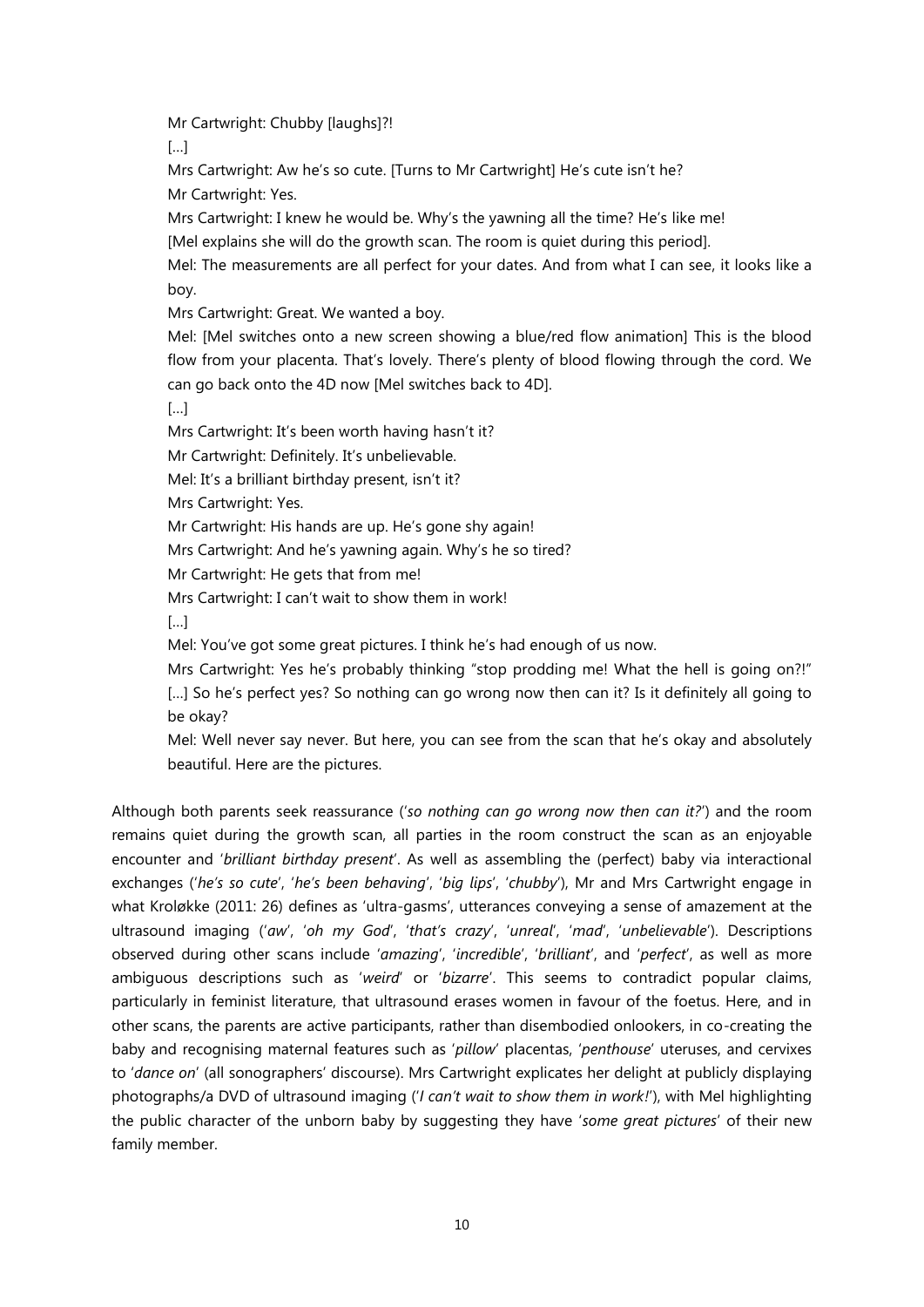In this consultation, the Cartwright's engage in what Becker et al. (2005: 1300) call 'resemblance talk', meaning words and discussions about relatedness establishing what family is and which become an outward bodily expression of biological relationships ('*Why's the yawning all the time? He's like me!*'). This is very common during scans as shown in the following consultation between Mel (sonographer), Mr and Mrs Kerry, and Mrs Kerry's mother and father.

Mother: My other daughter had a 4D scan and the babies look exactly the same. Mrs Kerry: I can feel him kicking! Mel: Look at his little nose. Father: The nose is just like Sophie's [other granddaughter]. Mother: They look so similar, the three of them. You wouldn't know the difference. Their little cheeks! Mel: He's active! Mrs Kerry: I can feel him kicking at the bottom. Mr Kerry: He's going to be a footballer! Father: A [local football team] footballer! Mother: He's living every goal! Mrs Kerry: He's quite rhythmic as well. I think he's going to be a musician.

This scan becomes a key familial event with grandparents in attendance as well as the partner, a common trend with 4D scans (children are often in attendance too). The Kerry family accomplishes family via interactional exchanges. Morgan (1996) identifies family relationships as processes which are fluid, complex, and subject to adjustment. Family is a symbolic rather than 'natural' or exclusively biological driven cultural system yet great significance is still attached to genetic or 'blood' relationships (Rapp, 2000). Such 'family practices' (Morgan, 1996) emerge in the ultrasound room. Sonographers construct the imaging *into* a baby by drawing on visible markers of personhood and familial resemblances, thus 'weaving the foetus into a network of kinship relations' (Mitchell, 2001: 134).

Parents are bestowed an arena in which other family members not only attend but welcome a new family member and recreate a family narrative. Familial exchanges are encouraged via the identification of anatomical features replicating either or both parents ('*he looks like you, [child]!*'; '*I spent a lot of time in previous scans trying to identify similar features to [child] but I can see he's chubbier and got a bigger nose*'; '*He's got chubby cheeks like you, Mum!*'; '*He's got your mouth, I can see it!*'); '*He's yawning like me*'). This can be playful, with women often teasing partners about what they perceive to be unfavourable features ('*I hope she doesn't have your nose!*'). On two occasions, however, this was a serious concern for women who had split with their partner and did not want babies to share their physical attributes.

Movements, or lack of, can also be attributed to familial traits; in the case of limited movement, Esther often asks who has the '*stubborn gene*'. Another way of *consuming family* in the 4D scan includes sonographers occasionally typing 'Hi [child name]' and 'Hi [grandmother and/or grandfather names]', or replacing 'hi' with 'see you soon', onto monitors and printing images with this caption to share with the respective family members.

What I argue here is that such playful practices construct the ideal body and the ideal (nuclear) family. This is further accomplished by ascribing foetal movement to physical and personality attributes based on heteronormative gender stereotypes (but only if parents want to know the sex).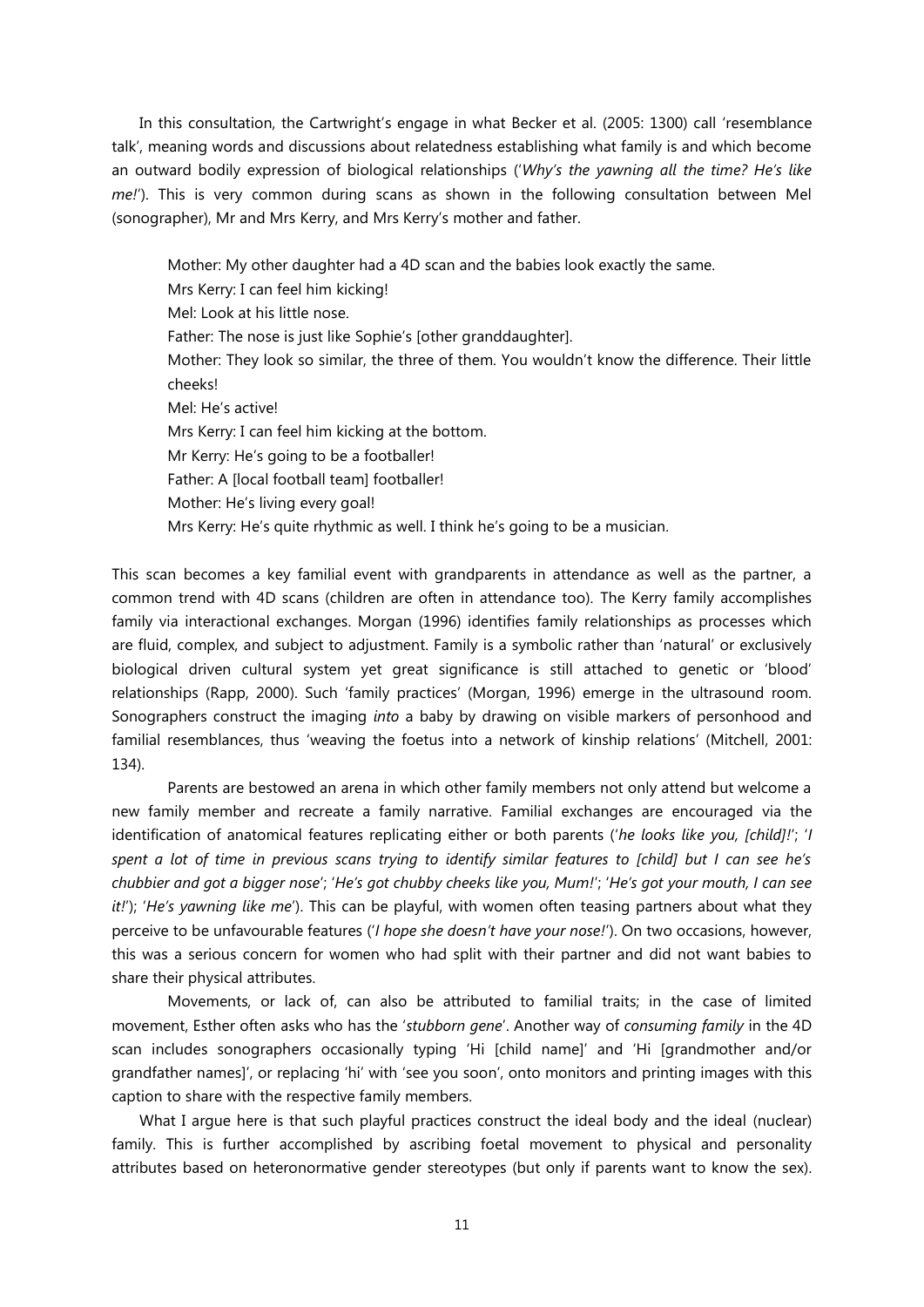For instance, whilst female babies moving quickly are often described as ballet dancers or gymnasts (and as 'sweetie', 'stubborn', 'posers', 'shy', 'dolls'), males performing in a similar way are defined as footballers or musicians (and as 'trouble', 'naughty', 'dark and handsome', 'show-offs'). Thus, there is evidence of a 'gendered, conscious, and sentient foetal actor' (Mitchell and Georges, 1997: 397) in the ultrasound encounter.

This 'gendering' (Kroløkke 2011) is both playful and located in a framework of stereotypic expectations of appearance and conduct (Mitchell 2001). Mitchell and Georges (1997: 389) claim foetal personhood can be read through 'signs of physical normalcy and foetal gender' following culturally and historically specific 'scripts', so that the foetus becomes meaningful as a 'baby'. Here, the ascription of personality traits, gender expectations, and behaviour – alongside the presence of friends and family members – frames the procedure as an enjoyable expedition as opposed to a medical examination. In addition, it accomplishes the production of both ideal and expected bodies and families. This construction, and consumption of, the 'perfect' baby emerges not only through reassuring utterances of '*normal*' and '*perfect*' – along with the recreation of family narratives – but also through the cultural materials and space of the clinic.

Thinking socio-technically, the pathways and flows of Springtown are symbolic in relation to the pursuit of perfection during a pregnancy. After every scan, for instance, parents are tendered a picture of their unborn baby. Obtaining a picture is a key moment in the pregnancy ritual. Producing such materials not only help construct and maintain identities but also accomplish ideologies around the perfect baby. The meaning of materials/space in Springtown is captured in the following field-notes, the first passage taken from my first day of fieldwork and the second from approximately five months into the study:

Pictures of unborn and new-born babies are plastered around the clinic. [...] Lisa (sonographer) takes me into the ultrasound room. It is approximately 4x4 meters. The room is dark and contains three chairs, a trolley, a computer, and an ultrasound machine. The room's walls are adorned with two images of 'water babies'.

A '5D-photo stand' greets me as I enter the clinic. I have not seen this before. The products on display are 3D-photo-laser engraved crystal glass objects, in a variety of shapes and sizes, depicting images of unborn babies, new-born babies, families, and a dog.

With walls adorned with idealised facial photographs of new-born/unborn babies (e.g. water babies) and offers of purchasable keepsakes to memorialise the unborn (e.g. 5D-photo stand), Springtown accomplishes ideals not only around the perfect (gendered) baby but also around the 'normal' future family. Images of cute faces and detailed expressions adorn the clinic walls and advertising leaflets distributed to parents.

This materiality of the clinic works with discursive exchanges in the scan room to construct the normal/perfect family and baby, namely, he/she with desirable physiological traits such as '*cute toes*', '*little hands*', '*Buddha bellies*', '*button*' or '*dinky*' noses, '*big*' or '*pouty little*' lips, '*great smiles*', and '*big beautiful eyes*' among others. In addition, they '*perform*', are '*wriggly*', and are '*nice and active*' when the camera rolls with their movement being playfully attributed to being '*active*', '*cheeky*', and/or '*naughty*' (or conversely '*well-behaved*'). Whilst one may interpret these as playful exchanges, which go through a 'cultural sieve' whereby professionals select the best and most reassuring features to highlight (Mitchell and Georges, 1997), I argue that they are deeply rooted in Western cultural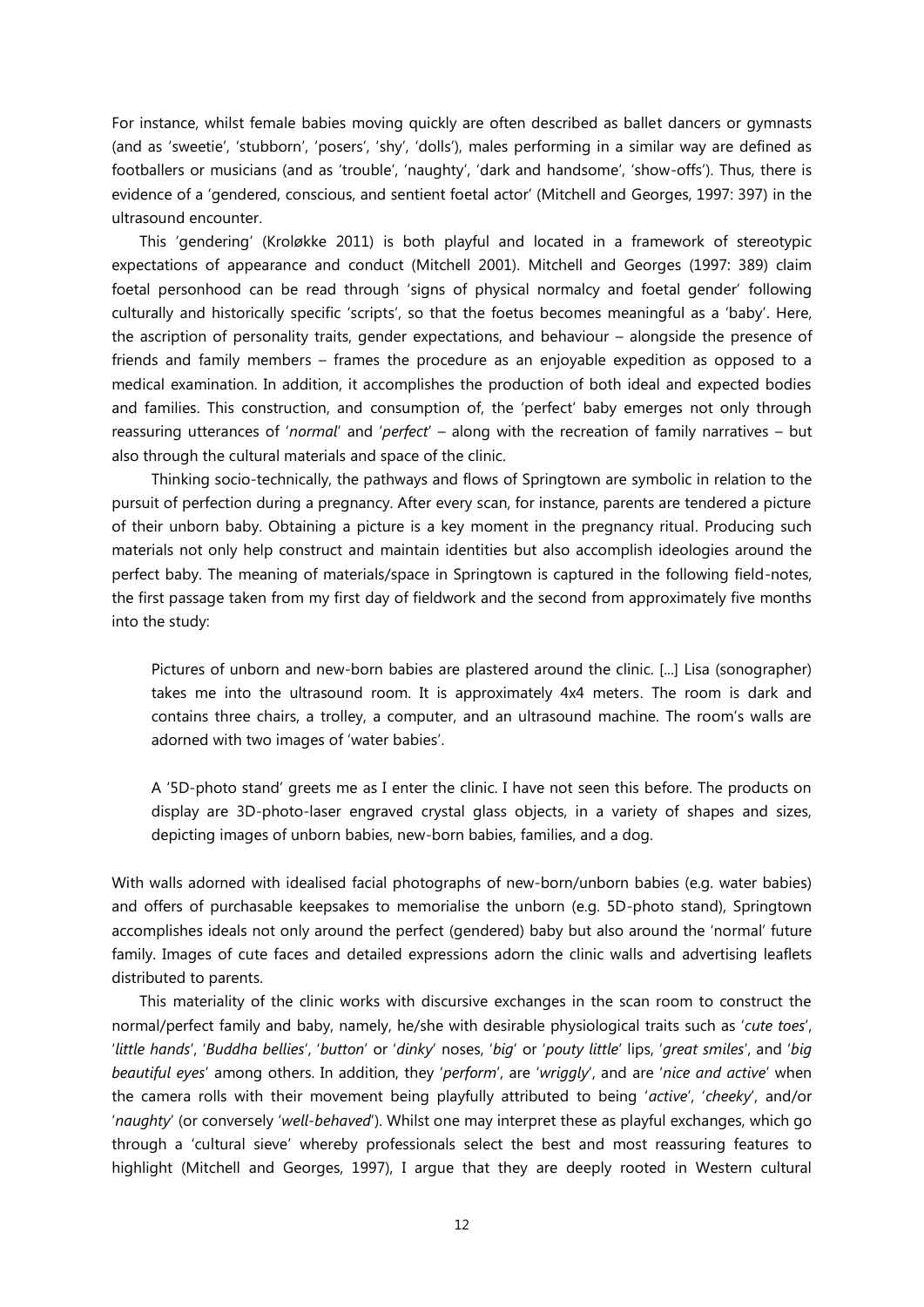ideologies of perfection/normality which reproduce popular ideas about the idealised body and family. This is problematic as it produces, and arguably endorses, images of the expected nuclear family and the 'normal', gendered, and heterosexual child – images which are based on problematic cultural ideals, and shape bodies and families in ways which may not correlate with future outcomes. I argue that by offering parents an enjoyable and pleasurable experience where they can consume their baby, 4D scans contribute toward changing the hope of the normal/perfect child into a normative expectation.

#### **Discussion**

I have examined how 4D ultrasound involves the orchestrated interplay between bodies and technologies as well as how such a practice is deeply embroiled in practices of consumption. Too few scholars have attended to this, although it should be acknowledged that the likes of Taylor (1998, 2008; Taylor et al., 2004), Mitchell (2001; Mitchell and Georges, 1997) and Roberts (2012a, 2012b) provide crucial contributions; 'one need not dig far to find confirmation of just how tightly interwoven ultrasound, pregnancy, and consumption are' in Western society (Taylor, 2008: 144). Similar to arguments already made in work cited above, I identify how by outing inner space, ultrasound objectifies foetuses, transforming them into babies for parents to enjoy and consume. However, this article goes beyond merely claiming that reproduction has increasingly become a matter of consumption which distinguishes the unborn baby as a consumable entity (and so a human/person) for parents and the family, as argued elsewhere (Taylor, 2008). Instead, I show how scans shift and complicate the boundary between the medical and social components of ultrasound. Sonographers must convince clients of their competence in order to reassure them, even if the social dimension of ultrasound is privileged. The commoditisation of ultrasound is particularly problematic for sonographers carefully negotiating this muddied binary whilst suppressing personal criticisms of 4D scans and other consumer practices (i.e. marketing goods) inside the clinic. There is an element of *performance* in many areas of healthcare professionals' work but this trend is considerably heightened in privately-funded care where the pursuit of profit is a prime and realistic objective. In what follows, I identify how the discourse (e.g. identifying positive foetal features, constructing family relations) and materiality (e.g. adorning walls with pictures of photogenic babies, offering purchasable keepsakes to memorialise the unborn) of the clinic and 4D scans promote the cultural category of perfection and create identities for the 'normative' child and family.

Taken together, the phenomena described here identify how pregnancy, the foetus, and parenthood have been increasingly commoditised and entangled in the politics of consumerism, which promote individual choice, in Western culture. This emerges inside the clinic and also outside its walls, for instance, via online daily-deal websites offering gift vouchers for 4D ultrasounds and by ultrasound being adopted by non-medical audiences. Therefore, I identify 4D scans – transforming expectant parents into mothers/fathers and foetuses into babies – and related artefacts as positioning pregnant women and the unborn as valuable commodities infused with cultural meanings and targets for marketing by commoditising bodies, intimacy, and forms of kinship and relationality.

In future work on 4D ultrasound, I would encourage a focus on motherhood and consumer practices. These are inseparable and mutual entities shaping each other in modern life (Taylor et al. 2004) yet constitute 'one of the great under-told stories of consumer culture' (Cook, 2013). One important exception is Pugh's (2009) ethnography on the pressures and complexities of parents raising children in a consumer society. She examines how choices are shaped by broad systems of inequality and a fruitful future line of analysis on 4D ultrasound scans could concern how women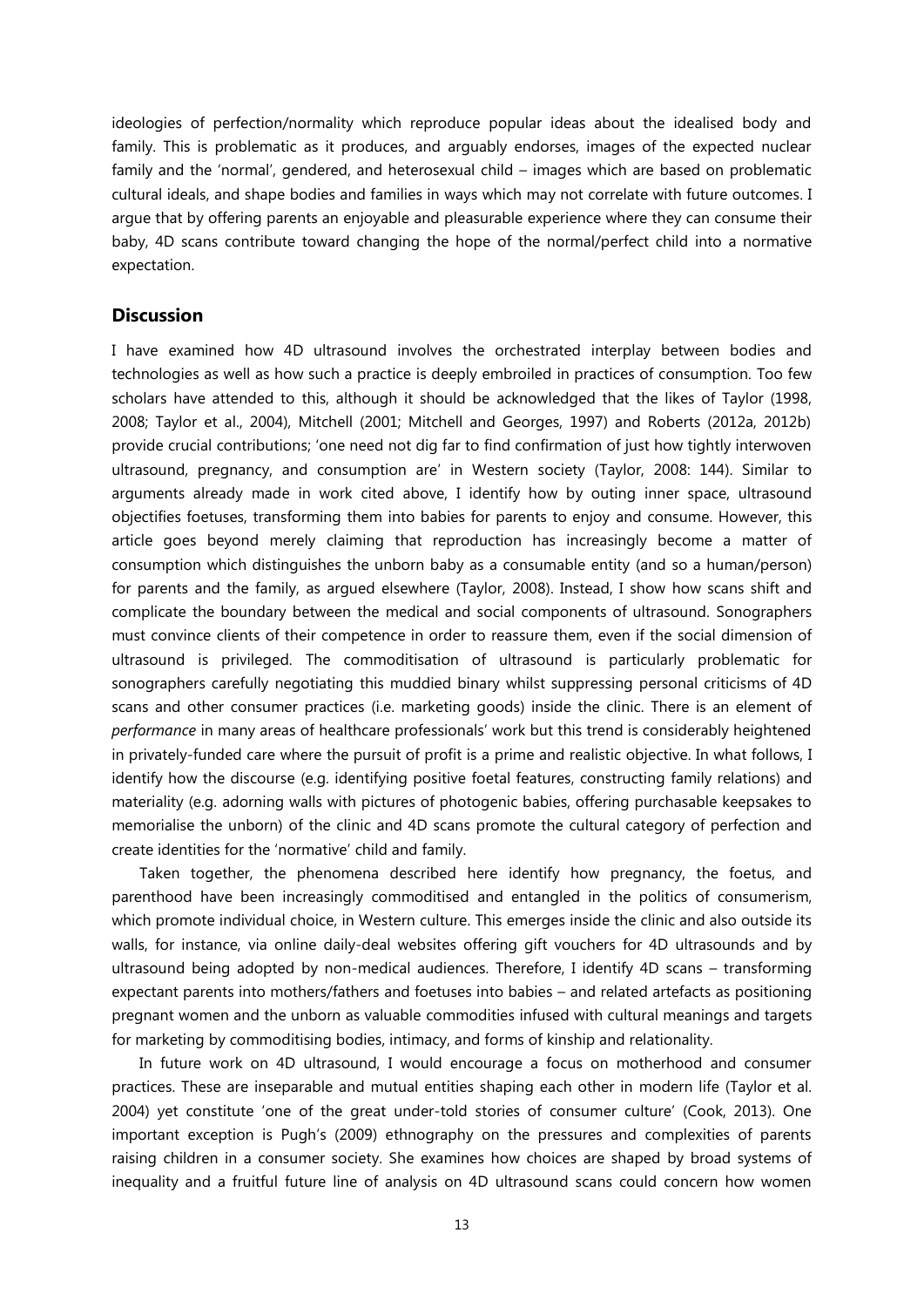perceive their participation in this consumer practice and how similar dynamics of class and income/privilege play out in such circumstances. What is more, I encourage research on how 'good' motherhood (Theodorou and Spyrou, 2013) is performed during 4D scans. The relationship between motherhood and consumption is hugely important, with products being seen as steps to assuming the (good) mother role and helping to construct social identities (i.e. as mothers and as children/babies). Ultrasound is an important type of care-work, a meaningful activity based on values and beliefs. As such, a critical exploration of the relationship between motherhood and consumption with respect to this practice, and if mothers feel they need to draw upon technological interventions to 'bond' with the baby, would be especially welcome.

Much like Pugh (2009), I resist engaging in moralistic judgements about whether consumption, with respect to ultrasound imaging in this context, is a fundamentally good or bad thing; I do not subscribe to the either/or argument, that is, that (female) consumers are manipulated by the market which capitalises on pregnancy-based anxiety or that they are clearly independent and market-savvy agents. Rather, I explore its *effects* in the prenatal environment, both for parents and the professionals delivering a service. Nonetheless, in this article, I argue that one must critically engage with modern consumer culture, as 'the very arena in which culture is fought over and licked into shape' (Douglas and Isherwood 1979: 57), when conceptualising prenatal care, pregnancy, family, and the foetus. In so doing, we can show how these phenomena intersect with the rapid progress of prenatal technology at both the local and global level. In short, we must take the pleasures of ultrasound seriously.

#### **Notes**

1. The pictures show a young Caucasian male smiling and holding his new-born child. Both are underwater. Lisa (sonographer) explains that babies have a natural diving reflex and so avoid inhaling water into their lungs.

2. Imaging quality is dependent on gestation, foetal position, the number of foetuses, amniotic fluid, and maternal weight/tissue.

3. Reassurance can also be offered by partners (e.g. '*don't worry, he's only got a big head because I've got a big head!*').

#### **References**

Barnes MW (2013) Fetal sex determination and gendered prenatal consumption. *Journal of Consumer Culture* [online first] 0(0): 1–20.

Becker G, Butler A and Nachtigall RD (2005) Resemblance talk: a challenge for parents whose children were conceived with donor gametes in the US. *Social Science and Medicine* 61(6): 1300–1309.

Cadogan J, Marsh C and Winter R (2009) Parents' views of 4D ultrasound scans following diagnosis of cleft condition. *British Journal of Midwifery* 17(6): 374–380.

Campbell S (2002) 4D, or not 4D: that is the question. *Ultrasound in Obstetrics and Gynaecology* 19(1): 1–4.

Chisholm J (2011) For keeps-sake: the foetal image industry and the prenatal commodity. *International Journal of the Image* 1(3): 175–186.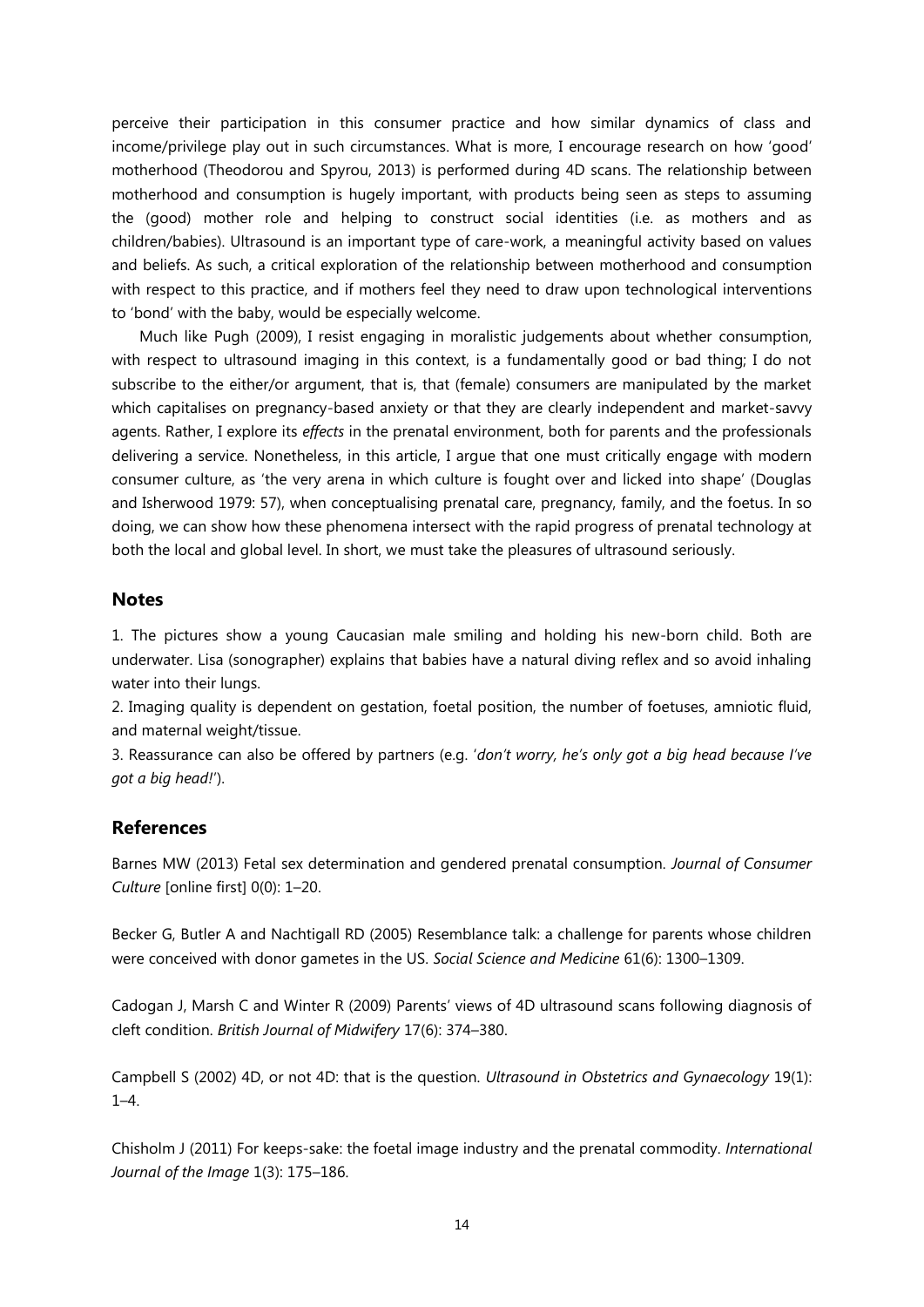Cook DT (2013) Introduction: specifying mothers/motherhood. *Journal of Consumer Culture* 13(2): 75– 78.

de Crespigny L, Douglas T, Wilkinson D and Savulescu J (2009) Risky business: applying risk/benefit analysis consistently in entertainment ultrasound. *Ultrasound in Obstetrics and Gynaecology* 34(6): 613–615.

Denson S (2008) Re-embodying the sonographic experience. *Philament* [Online] 11. Available at: http://sydney.edu.au/arts/publications/philament/issue11\_pdfs/DENSON\_Response.pdf [Accessed: 15 December 2014].

Douglas M and Isherwood B (1979) *The World of Goods: Towards an Anthropology of Consumption*. New York: Basic Books.

Draper J (2002) 'It was a real good show': the ultrasound scan, fathers and the power of visual knowledge. *Sociology of Health and Illness* 24(6): 771–795.

Gammeltoft TM (2007) Prenatal diagnosis in postwar Vietnam: power, subjectivity, and citizenship. *American Anthropologist* 109(1): 153–163.

Glaser BG and Strauss, AL (1967) *The Discovery of Grounded Theory: Strategies for Qualitative Research*. Chicago: Aldine Publishing Company.

Hochschild A (1983) *The Managed Heart: The Commercialisation of Human Feeling*. California: University of California Press.

Kerr A (2013) Body work in assisted conception: exploring public and private settings. *Sociology of Health and Illness* 35(3): 465–478.

Kroløkke C (2010) On a trip to the womb: biotourist metaphors in fetal ultrasound imaging. *Women's Studies in Communication* 33(2): 138–153.

Kroløkke C (2011) Biotourist performances: doing parenting during the ultrasound. *Text and Performance Quarterly* 31(1): 15–36.

Martin E (1998) The fetus as intruder: mother's bodies and medical metaphors. In: Davis-Floyd RE and Dumit J (eds.) *Cyborg Babies: From Techno-Sex to Techno-Tots*. New York: Routledge, pp. 125–142.

Mitchell LM (2001) *Baby's First Picture: Ultrasound and the Politics of Fetal Subjects*. Toronto: University of Toronto Press.

Mitchell LM and Georges E (1997) Cross-cultural cyborgs: Greek and Canadian women's discourses on fetal ultrasound. *Feminist Studies* 23(2): 373–401.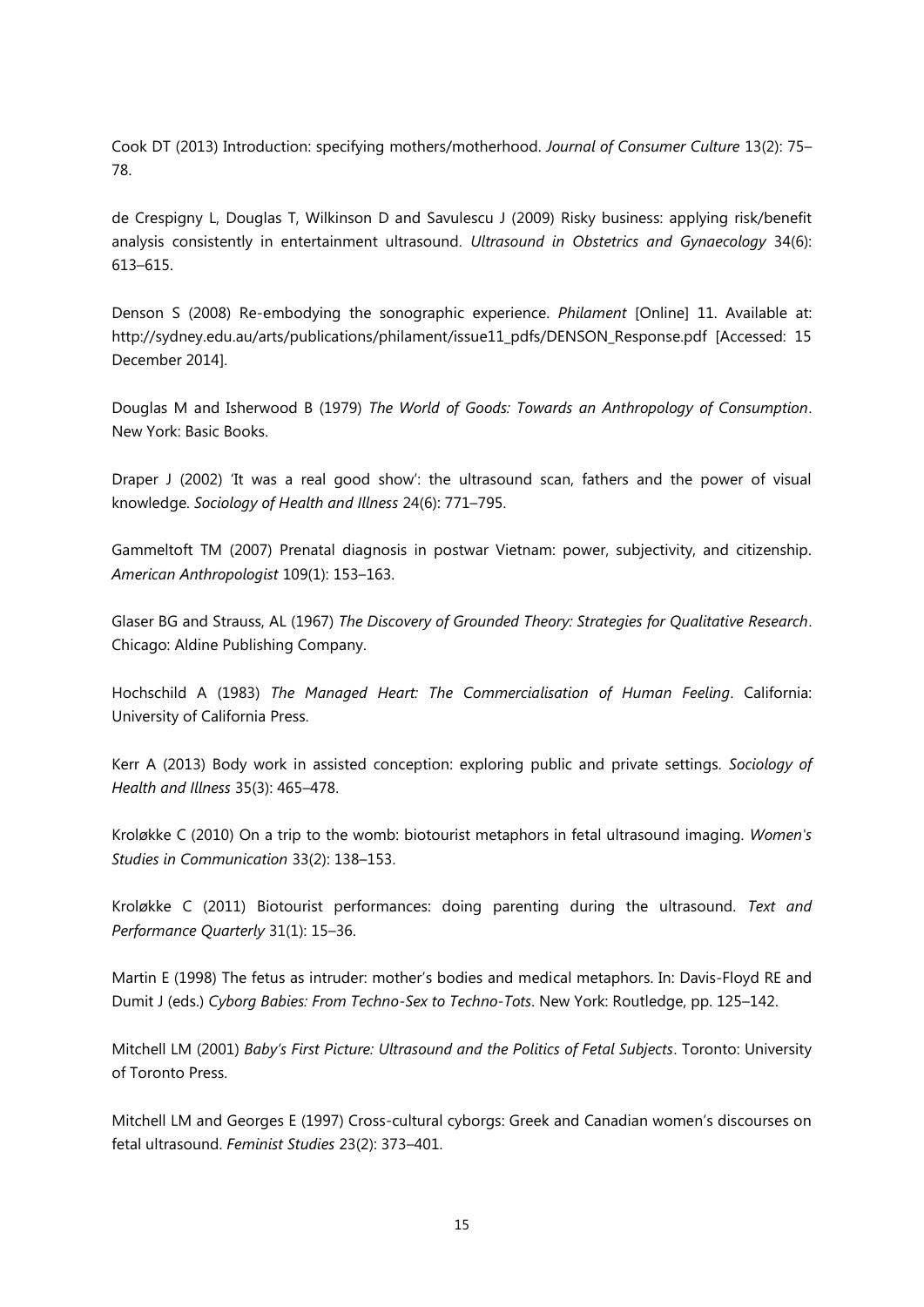Morgan DHG (1996) *Family Connections: An Introduction to Family Studies*. Cambridge: Polity Press.

Palmer J (2008) The techno-foetus as "citizen": the impact of three-dimensional ultrasound. In: Olesky EH, Petö A and Waaldijk E (eds.) *Gender and Citizenship in a Multicultural Context*. Oxford: Peter Lang, pp. 223–232.

Palmer J (2009) The placental body in 4D: everyday practices of non-diagnostic sonography. *Feminist Review* 93(1): 64–80.

Pugh A (2009) *Longing and Belonging: Parents, Children, and Consumer Culture*. California: University of California Press.

Rapp R (2000) *Testing Women, Testing the Fetus: The Social Impact of Amniocentesis in America*. London: Routledge.

Raucher MS (2009) What they mean by "good science": the medical community's response to boutique foetal ultrasounds. *Journal of Medicine and Philosophy* 34(5): 528–544.

Roberts J (2012a) *The Visualised Foetus: A Cultural and Political Analysis of Ultrasound Imagery*. Surrey: Ashgate.

Roberts J (2012b) 'Wakey baby': narrating four-dimensional (4D) bonding scans. *Sociology of Health and Illness* 34(2): 299–314.

Sandelowski M (1994) Separate, but less unequal: fetal ultrasonography and the transformation of expectant mother⁄fatherhood. *Gender and Society* 8(2), pp. 230–245.

Simonsen SE, Branch DW and Rose NC (2008) The complexity of foetal imaging: reconciling clinical care with patient entertainment. *Obstetrics and Gynaecology* 112(6): 1351–1534.

Taylor JS (1998) Image of contradiction: obstetrical ultrasound in American culture. In: Franklin S and Ragoné H (eds.) *Reproducing Reproduction: Kinship, Power and Technological Innovation*. Philadelphia: University of Pennsylvania Press, pp. 15–45.

Taylor JS (2008) *The Public Life of the Fetal Sonogram: Technology, Consumption and the Politics of Reproduction*. New Brunswick, NJ: Rutgers University Press.

Taylor JS, Layne L and Wozniak DF (2004) *Consuming Motherhood* (eds.). New Brunswick: Rutgers University Press.

Theodorou E and Spyrou S (2013) Motherhood in utero: consuming away anxiety. *Journal of Consumer Culture* 13(2): 79–96.

Twigg J, Wolkowitz C, Cohen RL and Nettleton S (2011) Conceptualising body work in health and social care. *Sociology of Health and Illness* 33(2): 171–188.